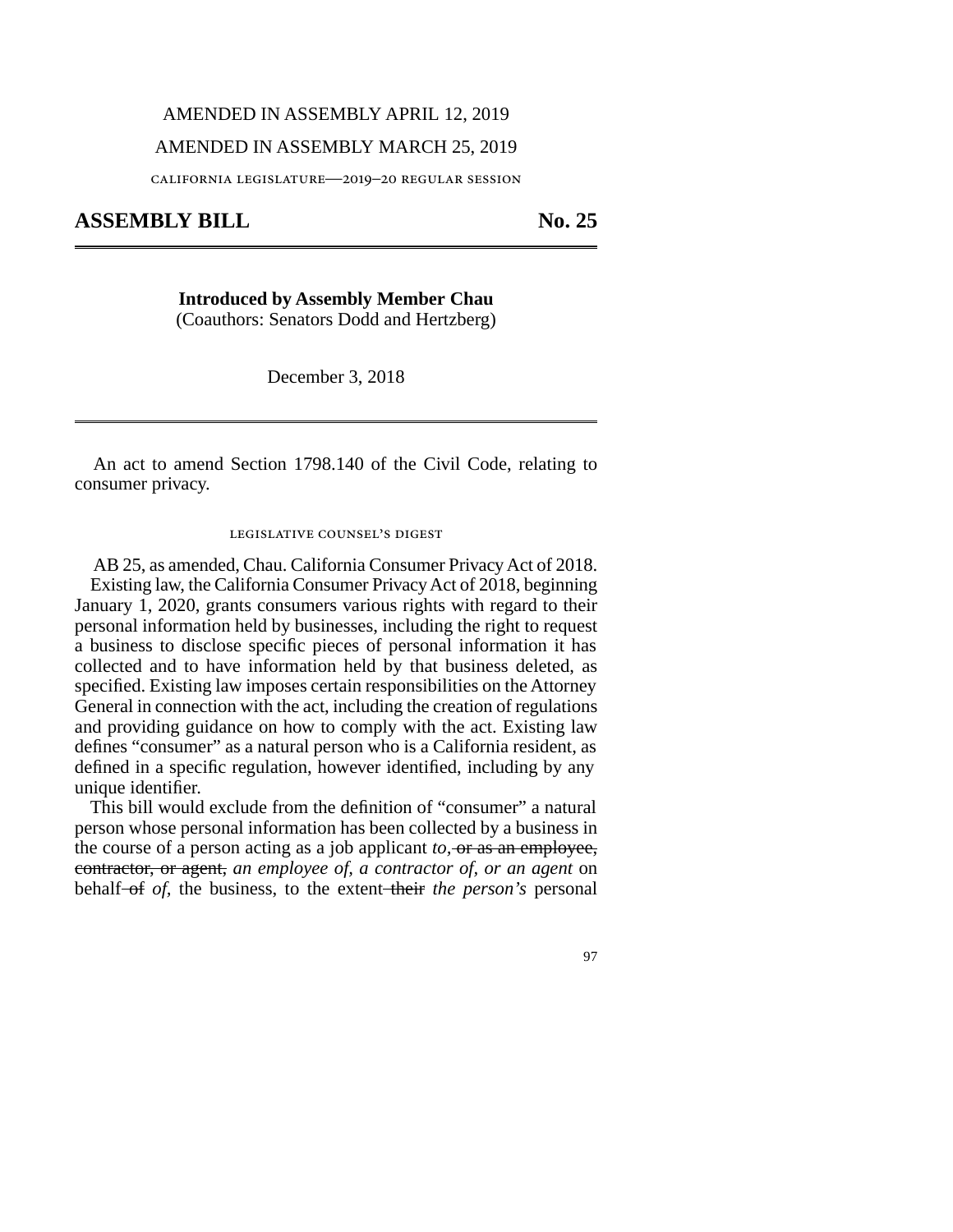information is *collected and* used *solely* for purposes compatible with the context of that person's activities for the business *role* as a job applicant, employee, contractor, or agent of the business. *The bill would also define "contractor" for purposes of that provision.*

This bill would state the intent of the Legislature to clarify how a business shall comply with a consumer's request for specific pieces of information in a privacy protective manner.

Vote: majority. Appropriation: no. Fiscal committee: yes. State-mandated local program: no.

## *The people of the State of California do enact as follows:*

1 SECTION 1. Section 1798.140 of the Civil Code is amended<br>2 to read: to read:

 $1798.140$ . For purposes of this title:

 line 4 (a) "Aggregate consumer information" means information that 5 relates to a group or category of consumers, from which individual line 6 consumer identities have been removed, that is not linked or 7 reasonably linkable to any consumer or household, including via 8 a device. "Aggregate consumer information" does not mean one 9 or more individual consumer records that have been deidentified. line 10 (b) "Biometric information" means an individual's 11 physiological, biological or behavioral characteristics, including 12 an individual's deoxyribonucleic acid (DNA), that can be used, 13 singly or in combination with each other or with other identifying 14 data, to establish individual identity. Biometric information 15 includes, but is not limited to, imagery of the iris, retina, 16 fingerprint, face, hand, palm, vein patterns, and voice recordings, 17 from which an identifier template, such as a faceprint, a minutiae 18 template, or a voiceprint, can be extracted, and keystroke patterns 19 or rhythms, gait patterns or rhythms, and sleep, health, or exercise 20 data that contain identifying information.<br>21 (c) "Business" means:

21 (c) "Business" means:<br>22 (1) A sole proprietorship

(1) A sole proprietorship, partnership, limited liability company, 23 corporation, association, or other legal entity that is organized or 24 operated for the profit or financial benefit of its shareholders or 25 other owners, that collects consumers' personal information, or 26 on the behalf of which such information is collected and that alone,<br>27 or jointly with others, determines the purposes and means of the or jointly with others, determines the purposes and means of the 28 processing of consumers' personal information, that does business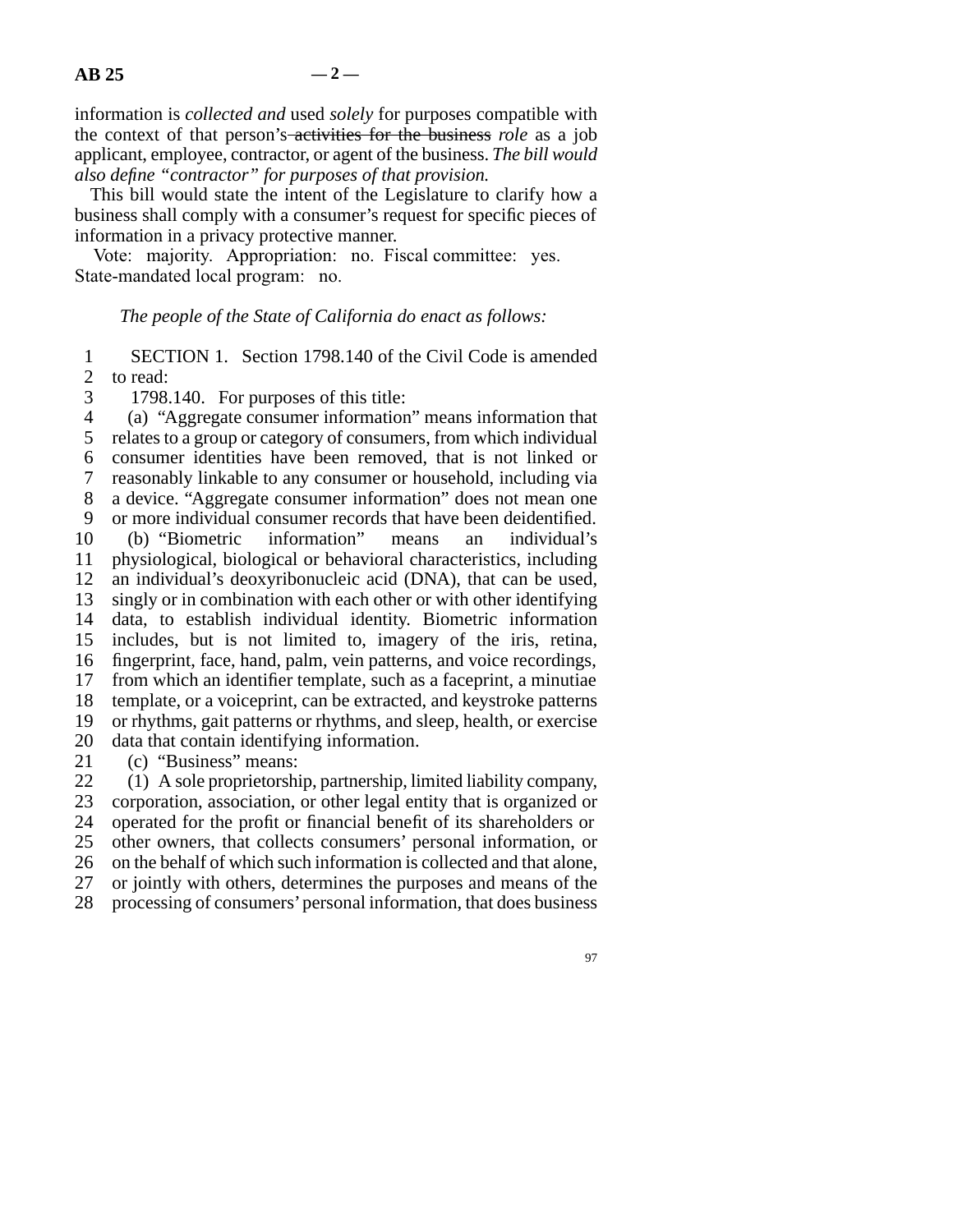line 1 in the State of California, and that satisfies one or more of the 2 following thresholds:<br>3  $(A)$  Has annual gro

 $(A)$  Has annual gross revenues in excess of twenty-five million 4 dollars (\$25,000,000), as adjusted pursuant to paragraph (5) of 5 subdivision (a) of Section 1798.185.

 line 6 (B) Alone or in combination, annually buys, receives for the 7 business's commercial purposes, sells, or shares for commercial 8 purposes, alone or in combination, the personal information of 9 50,000 or more consumers, households, or devices.

50,000 or more consumers, households, or devices.

10 (C) Derives 50 percent or more of its annual revenues from 11 selling consumers' personal information.

 $12$  (2) Any entity that controls or is controlled by a business, as 13 defined in paragraph (1), and that shares common branding with 14 the business. "Control" or "controlled" means ownership of, or 15 the power to vote, more than 50 percent of the outstanding shares 16 of any class of voting security of a business; control in any manner 17 over the election of a majority of the directors, or of individuals 18 exercising similar functions; or the power to exercise a controlling 19 influence over the management of a company. "Common branding" 20 means a shared name, servicemark, or trademark.

21 (d) "Business purpose" means the use of personal information 22 for the business's or a service provider's operational purposes, or 23 other notified purposes, provided that the use of personal 24 information shall be reasonably necessary and proportionate to 25 achieve the operational purpose for which the personal information achieve the operational purpose for which the personal information 26 was collected or processed or for another operational purpose that 27 is compatible with the context in which the personal information 28 was collected. Business purposes are:

 $29$  (1) Auditing related to a current interaction with the consumer 30 and concurrent transactions, including, but not limited to, counting 31 ad impressions to unique visitors, verifying positioning and quality

32 of ad impressions, and auditing compliance with this specification 33 and other standards.

34 (2) Detecting security incidents, protecting against malicious, 35 deceptive, fraudulent, or illegal activity, and prosecuting those 36 responsible for that activity.

37 (3) Debugging to identify and repair errors that impair existing 38 intended functionality.

39 (4) Short-term, transient use, provided the personal information 40 that is not disclosed to another third party and is not used to build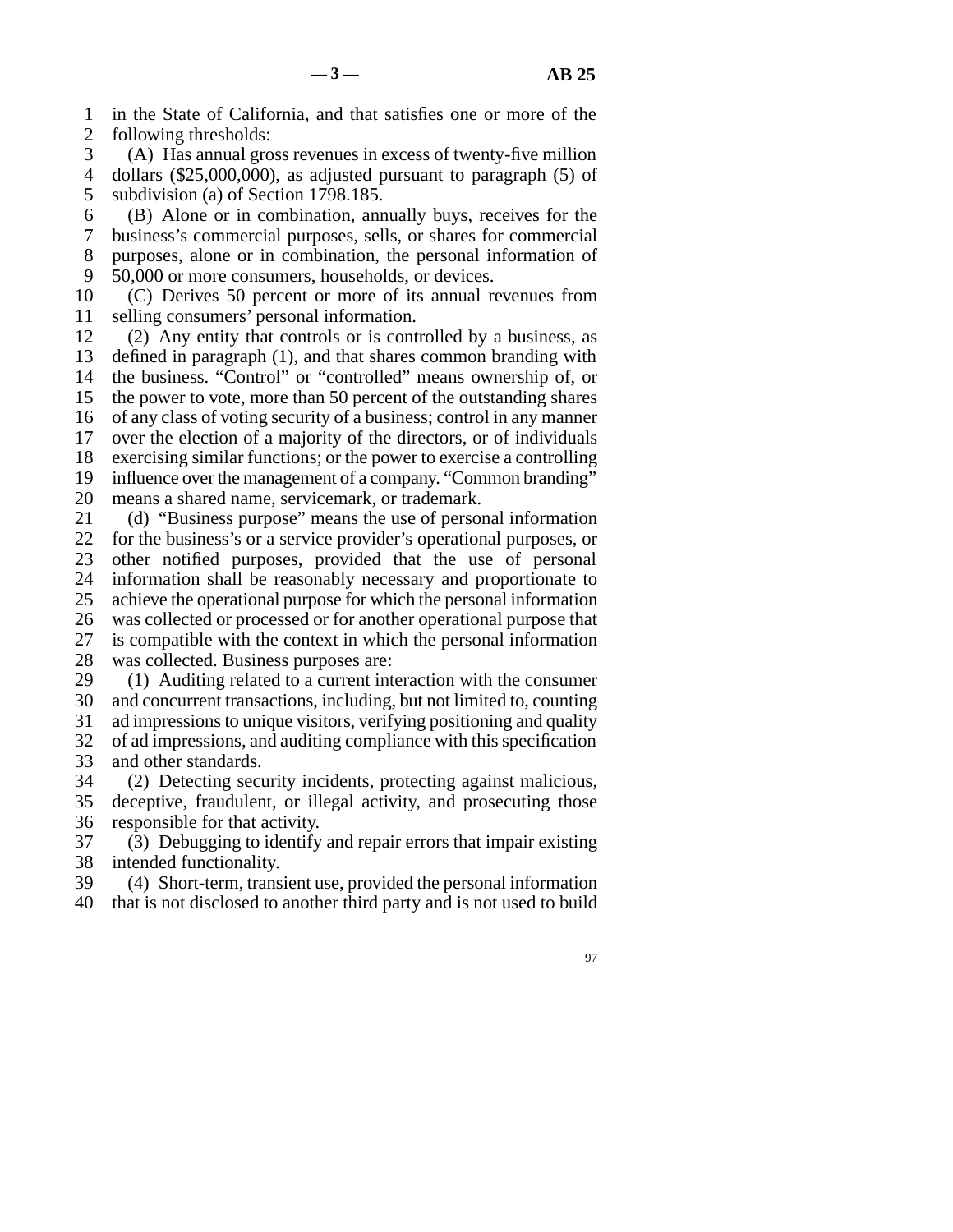line 1 a profile about a consumer or otherwise alter an individual

2 consumer's experience outside the current interaction, including,<br>3 but not limited to, the contextual customization of ads shown as

but not limited to, the contextual customization of ads shown as

4 part of the same interaction.

 line 5 (5) Performing services on behalf of the business or service line 6 provider, including maintaining or servicing accounts, providing line 7 customer service, processing or fulfilling orders and transactions, 8 verifying customer information, processing payments, providing 9 financing, providing advertising or marketing services, providing 10 analytic services, or providing similar services on behalf of the 11 business or service provider.

12 (6) Undertaking internal research for technological development 13 and demonstration.<br>14 (7) Undertaking

 line 14 (7) Undertaking activities to verify or maintain the quality or 15 safety of a service or device that is owned, manufactured, 16 manufactured for, or controlled by the business, and to improve, 17 upgrade, or enhance the service or device that is owned, 18 manufactured, manufactured for, or controlled by the business.

19 (e) "Collects," "collected," or "collection" means buying, 20 renting, gathering, obtaining, receiving, or accessing any personal 21 information pertaining to a consumer by any means. This includes 22 receiving information from the consumer, either actively or

23 passively, or by observing the consumer's behavior. 24 (f) "Commercial purposes" means to advance a person's 25 commercial or economic interests, such as by inducing another

commercial or economic interests, such as by inducing another 26 person to buy, rent, lease, join, subscribe to, provide, or exchange 27 products, goods, property, information, or services, or enabling or 28 effecting, directly or indirectly, a commercial transaction. 29 "Commercial purposes" do not include for the purpose of engaging 30 in speech that state or federal courts have recognized as 31 noncommercial speech, including political speech and journalism.

 $\delta$  (g) (1) "Consumer" means a natural person who is a California 33 resident, as defined in Section 17014 of Title 18 of the California 34 Code of Regulations, as that section read on September 1, 2017, 35 however identified, including by any unique identifier.

36 (2) "Consumer" does not include a natural person whose 37 personal information has been collected by a business in the course line 38 of a person acting as a job applicant *to,* or as an employee, *an*  39 *employee of*, contractor, *a contractor of*, or agent, *an agent* on

line 40 behalf of *of,* the business, to the extent their *the person's* personal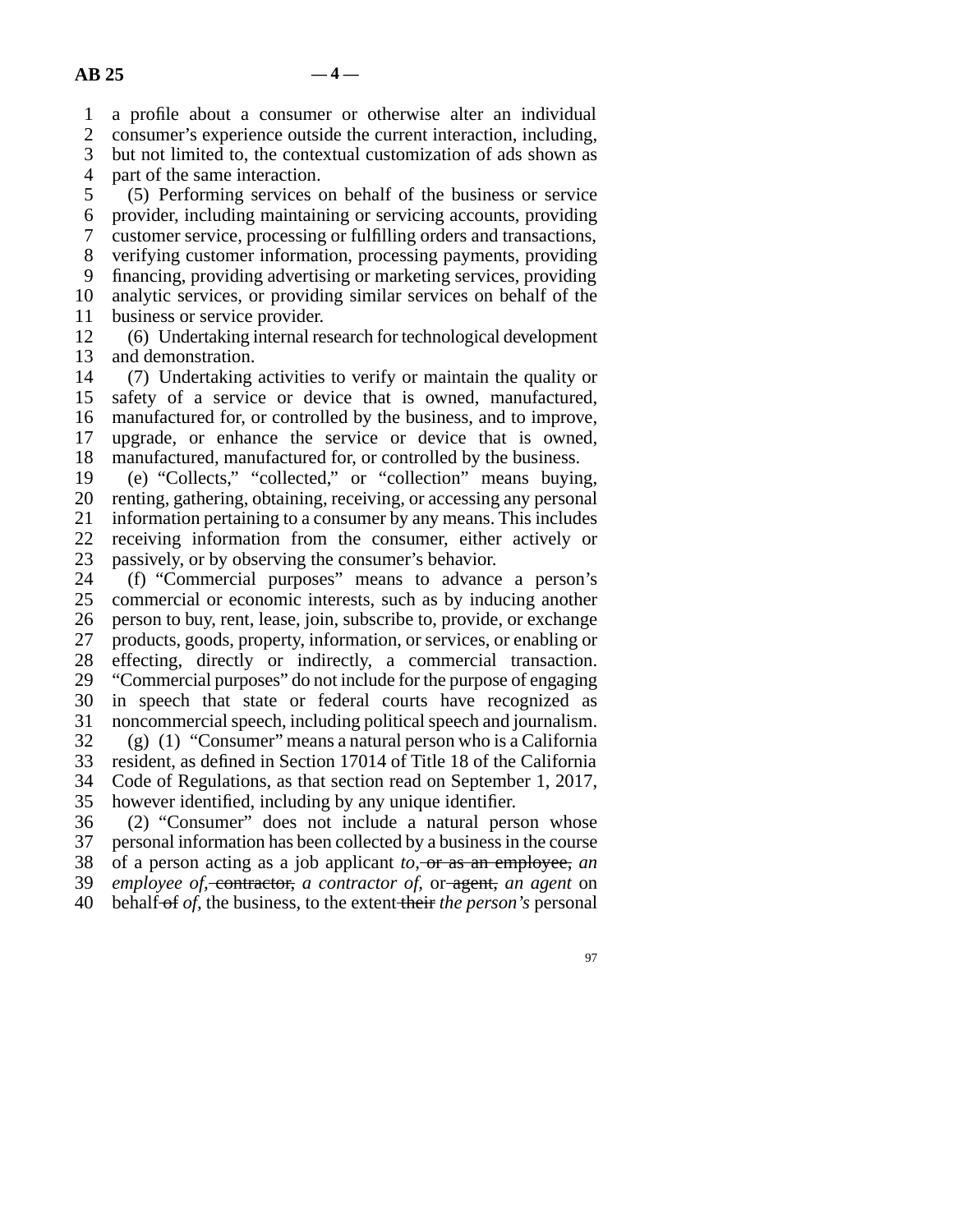1 information is *collected and* used *solely* for purposes compatible

2 with *within* the context of the person's activities for the business

 line 3 as a job applicant, employee, contractor, *role as a job applicant*  line 4 *to, an employee of, a contractor of,* or *an* agent *on behalf* of *of,*

5 the business.

 line 6 *(3) For purposes of this subdivision, "contractor" means a*  line 7 *natural person who provides services to a business pursuant to a*  8 *written contract.* 

9 (h) "Deidentified" means information that cannot reasonably 10 identify, relate to, describe, be capable of being associated with, 11 or be linked, directly or indirectly, to a particular consumer,

12 provided that a business that uses deidentified information:

13 (1) Has implemented technical safeguards that prohibit 14 reidentification of the consumer to whom the information may 15 pertain.

16 (2) Has implemented business processes that specifically 17 prohibit reidentification of the information.

18 (3) Has implemented business processes to prevent inadvertent 19 release of deidentified information.

20 (4) Makes no attempt to reidentify the information.

21 (i) "Designated methods for submitting requests" means a 22 mailing address, email address, Internet Web page, Internet Web 23 portal, toll-free telephone number, or other applicable contact 24 information, whereby consumers may submit a request or direction<br>25 under this title, and any new, consumer-friendly means of under this title, and any new, consumer-friendly means of 26 contacting a business, as approved by the Attorney General 27 pursuant to Section 1798.185.

28 (i) "Device" means any physical object that is capable of 29 connecting to the Internet, directly or indirectly, or to another 30 device.

 line 31 (k) "Health insurance information" means a consumer's 32 insurance policy number or subscriber identification number, any 33 unique identifier used by a health insurer to identify the consumer, 34 or any information in the consumer's application and claims 35 history, including any appeals records, if the information is linked

36 or reasonably linkable to a consumer or household, including via 37 a device, by a business or service provider.

 line 38 (*l*) "Homepage" means the introductory page of an internet 39 website and any internet web page where personal information is 40 collected. In the case of an online service, such as a mobile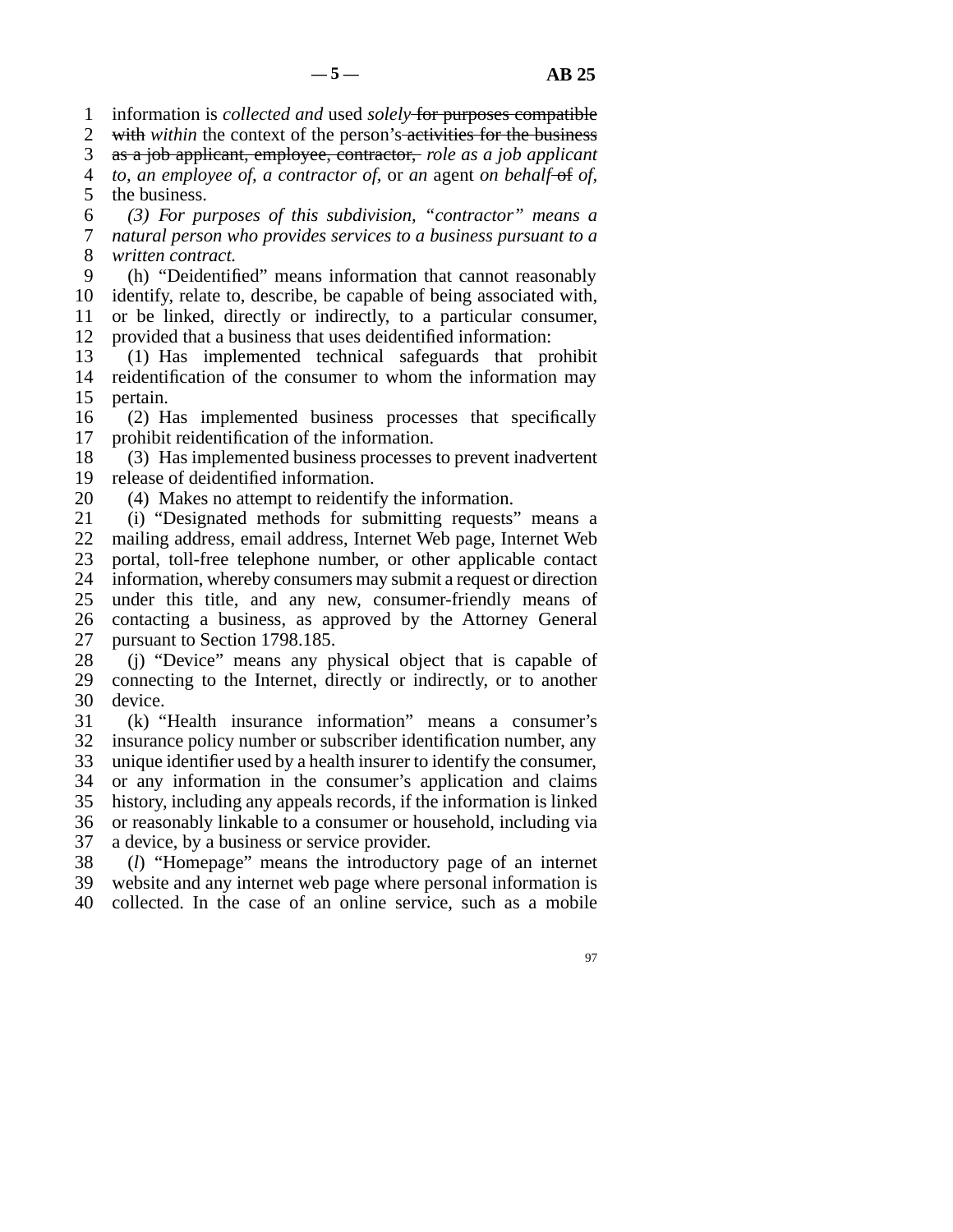line 1 application, homepage means the application's platform page or

2 download page, a link within the application, such as from the application configuration, "About," "Information," or settings application configuration, "About," "Information," or settings

line 4 page, and any other location that allows consumers to review the

5 notice required by subdivision (a) of Section 1798.145, including,

6 but not limited to, before downloading the application.

 line 7 (m) "Infer" or "inference" means the derivation of information, 8 data, assumptions, or conclusions from facts, evidence, or another

9 source of information or data.

10 (n) "Person" means an individual, proprietorship, firm, 11 partnership, joint venture, syndicate, business trust, company, 12 corporation, limited liability company, association, committee, 13 and any other organization or group of persons acting in concert.

14 (o) (1) "Personal information" means information that identifies, 15 relates to, describes, is capable of being associated with, or could 16 reasonably be linked, directly or indirectly, with a particular 17 consumer or household. Personal information includes, but is not 18 limited to, the following if it identifies, relates to, describes, is 19 capable of being associated with, or could be reasonably linked,

20 directly or indirectly, with a particular consumer or household:

21 (A) Identifiers such as a real name, alias, postal address, unique 22 personal identifier, online identifier, Internet Protocol address,

23 email address, account name, social security number, driver's

24 license number, passport number, or other similar identifiers.<br>25 (B) Any categories of personal information described

(B) Any categories of personal information described in 26 subdivision (e) of Section  $1798.80$ .

27 (C) Characteristics of protected classifications under California 28 or federal law.

29 (D) Commercial information, including records of personal 30 property, products or services purchased, obtained, or considered,

31 or other purchasing or consuming histories or tendencies.

32 (E) Biometric information.<br>33 (F) Internet or other electric

(F) Internet or other electronic network activity information,

34 including, but not limited to, browsing history, search history, and

35 information regarding a consumer's interaction with an internet

36 website, application, or advertisement.

37 (G) Geolocation data.

38 (H) Audio, electronic, visual, thermal, olfactory, or similar 39 information.

40 (I) Professional or employment-related information.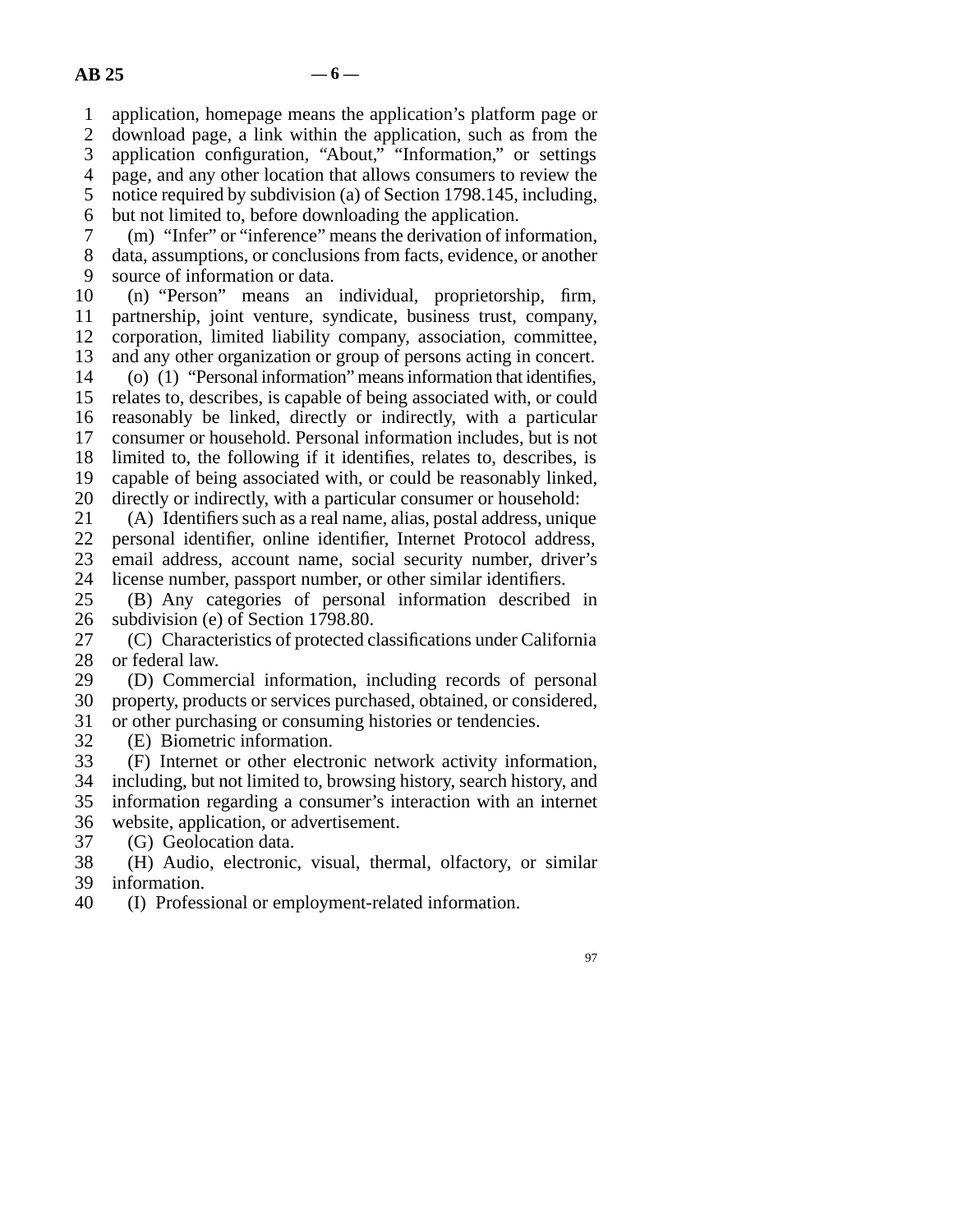line 1 (J) Education information, defined as information that is not 2 publicly available personally identifiable information as defined 3 in the Family Educational Rights and Privacy Act (20 U.S.C. Sec.) line 4 1232g; 34 C.F.R. Part 99).

5 (K) Inferences drawn from any of the information identified in line 6 this subdivision to create a profile about a consumer reflecting the line 7 consumer's preferences, characteristics, psychological trends, 8 predispositions, behavior, attitudes, intelligence, abilities, and 9 aptitudes.

10 (2) "Personal information" does not include publicly available 11 information. For these purposes, "publicly available" means 12 information that is lawfully made available from federal, state, or 13 local government records, if any conditions associated with such 14 information. "Publicly available" does not mean biometric 15 information collected by a business about a consumer without the 16 consumer's knowledge. Information is not "publicly available" if 17 that data is used for a purpose that is not compatible with the 18 purpose for which the data is maintained and made available in 19 the government records or for which it is publicly maintained. 20 "Publicly available" does not include consumer information that 21 is deidentified or aggregate consumer information.

22 (p) "Probabilistic identifier" means the identification of a<br>23 consumer or a device to a degree of certainty of more probable consumer or a device to a degree of certainty of more probable 24 than not based on any categories of personal information included<br>25 in, or similar to, the categories enumerated in the definition of in, or similar to, the categories enumerated in the definition of 26 personal information.

27 (q) "Processing" means any operation or set of operations that 28 are performed on personal data or on sets of personal data, whether 29 or not by automated means.

 line 30 (r) "Pseudonymize" or "Pseudonymization" means the 31 processing of personal information in a manner that renders the 32 personal information no longer attributable to a specific consumer 33 without the use of additional information, provided that the 34 additional information is kept separately and is subject to technical 35 and organizational measures to ensure that the personal information 36 is not attributed to an identified or identifiable consumer.

 line 37 (s) "Research" means scientific, systematic study and 38 observation, including basic research or applied research that is in 39 the public interest and that adheres to all other applicable ethics 40 and privacy laws or studies conducted in the public interest in the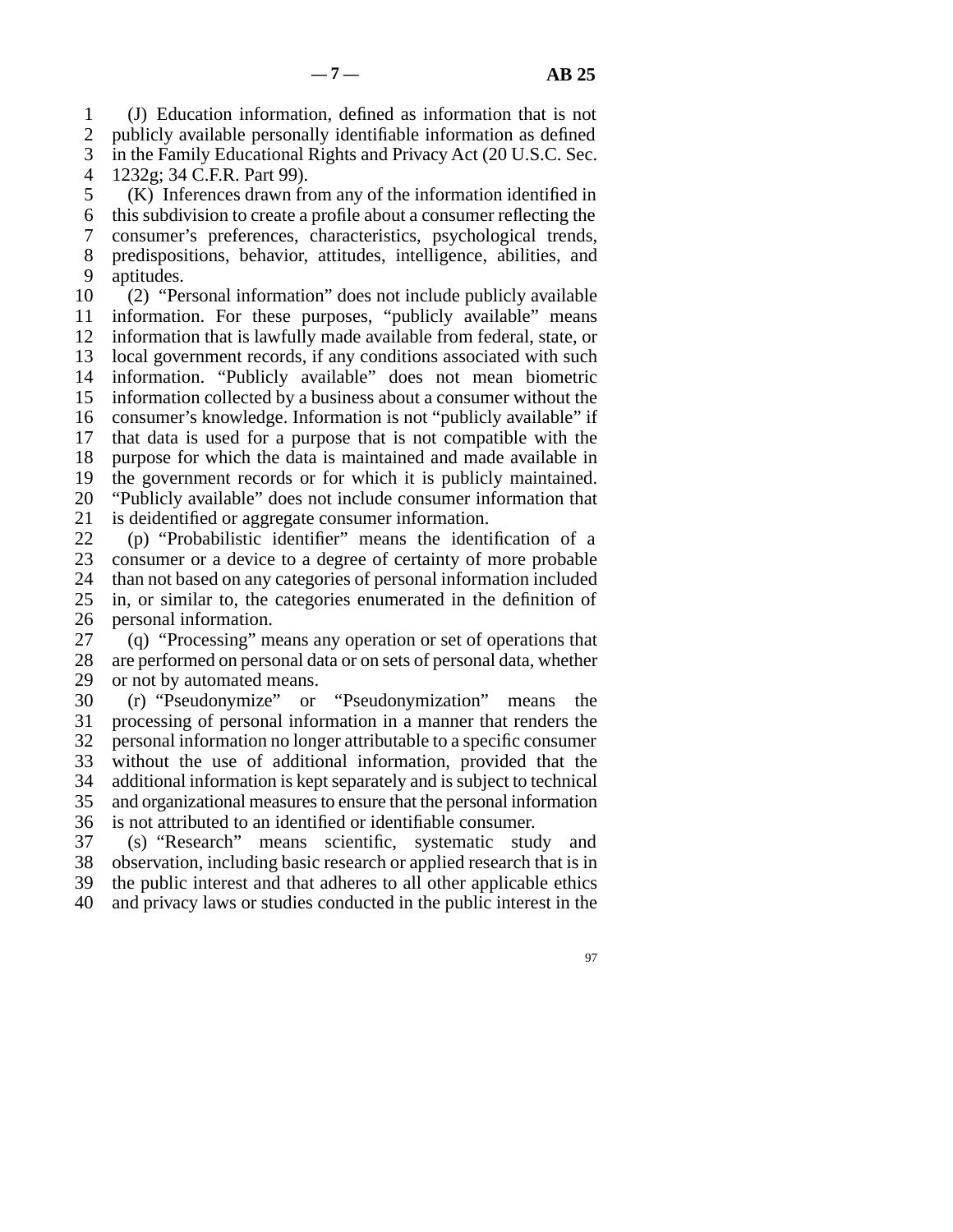line 1 area of public health. Research with personal information that may

2 have been collected from a consumer in the course of the

3 consumer's interactions with a business's service or device for 4 other purposes shall be:

5 (1) Compatible with the business purpose for which the personal 6 information was collected.

 line 7 (2) Subsequently pseudonymized and deidentified, or 8 deidentified and in the aggregate, such that the information cannot 9 reasonably identify, relate to, describe, be capable of being 10 associated with, or be linked, directly or indirectly, to a particular 11 consumer.

12 (3) Made subject to technical safeguards that prohibit 13 reidentification of the consumer to whom the information may 14 pertain.

15 (4) Subject to business processes that specifically prohibit 16 reidentification of the information.

17 (5) Made subject to business processes to prevent inadvertent 18 release of deidentified information.

19 (6) Protected from any reidentification attempts.

20 (7) Used solely for research purposes that are compatible with 21 the context in which the personal information was collected.

22 (8) Not be used for any commercial purpose.<br>23 (9) Subjected by the business conducting

(9) Subjected by the business conducting the research to

24 additional security controls limit access to the research data to only<br>25 those individuals in a business as are necessary to carry out the those individuals in a business as are necessary to carry out the 26 research purpose.

27 (t) (1) "Sell," "selling," "sale," or "sold," means selling, renting, 28 releasing, disclosing, disseminating, making available, transferring, 29 or otherwise communicating orally, in writing, or by electronic or 30 other means, a consumer's personal information by the business 31 to another business or a third party for monetary or other valuable 32 consideration.

33 (2) For purposes of this title, a business does not sell personal 34 information when:

35 (A) A consumer uses or directs the business to intentionally 36 disclose personal information or uses the business to intentionally 37 interact with a third party, provided the third party does not also 38 sell the personal information, unless that disclosure would be consistent with the provisions of this title. An intentional interaction consistent with the provisions of this title. An intentional interaction 40 occurs when the consumer intends to interact with the third party,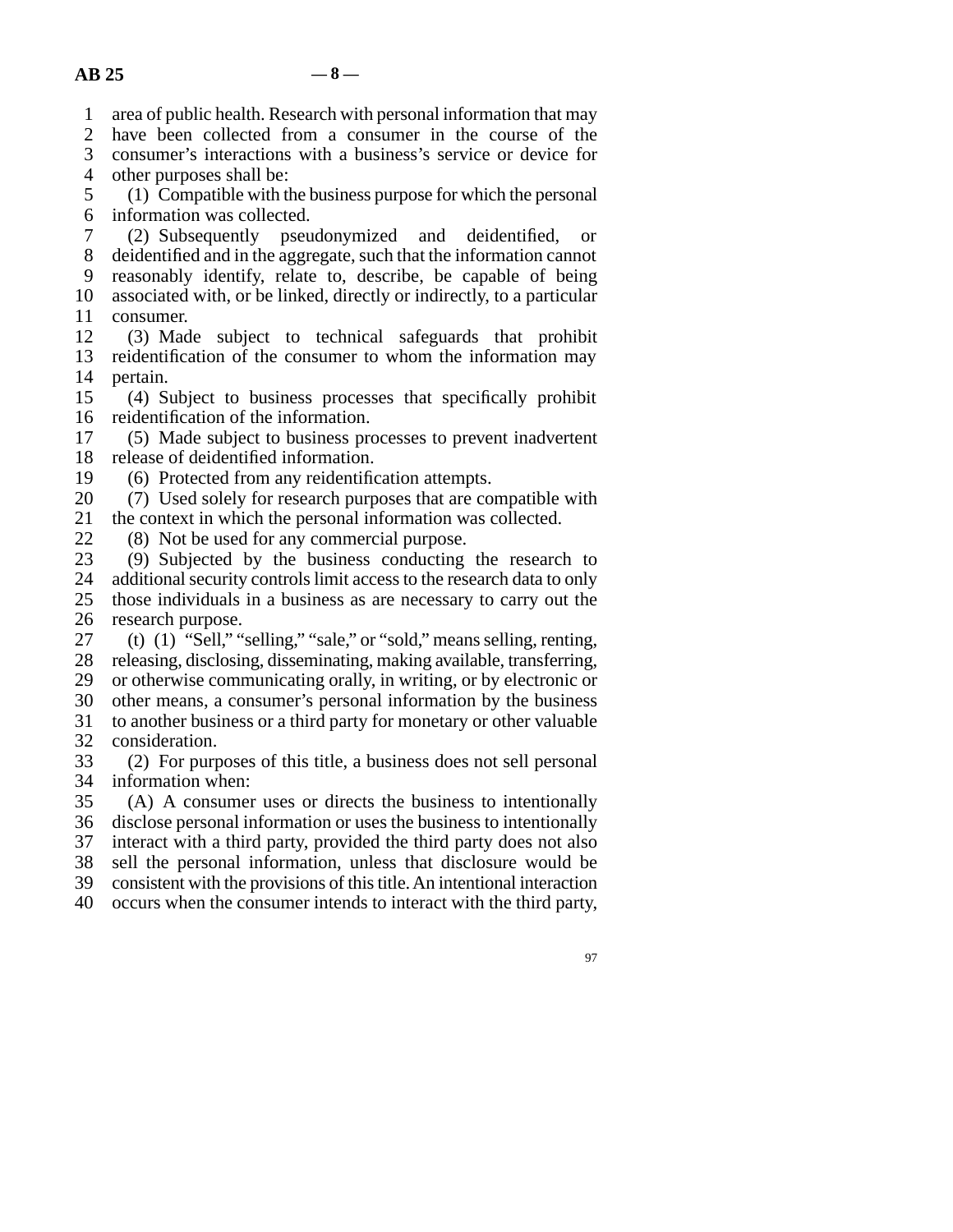line 1 via one or more deliberate interactions. Hovering over, muting, 2 pausing, or closing a given piece of content does not constitute a 3 consumer's intent to interact with a third party.

4 (B) The business uses or shares an identifier for a consumer 5 who has opted out of the sale of the consumer's personal line 6 information for the purposes of alerting third parties that the 7 consumer has opted out of the sale of the consumer's personal 8 information.

9 (C) The business uses or shares with a service provider personal 10 information of a consumer that is necessary to perform a business 11 purpose if both of the following conditions are met:

12 (i) The business has provided notice that information being used 13 or shared in its terms and conditions consistent with Section 14 1798.135.

15 (ii) The service provider does not further collect, sell, or use the 16 personal information of the consumer except as necessary to 17 perform the business purpose.

18 (D) The business transfers to a third party the personal 19 information of a consumer as an asset that is part of a merger, 20 acquisition, bankruptcy, or other transaction in which the third 21 party assumes control of all or part of the business, provided that 22 information is used or shared consistently with Sections 1798.110 23 and 1798.115. If a third party materially alters how it uses or shares 24 the personal information of a consumer in a manner that is<br>25 materially inconsistent with the promises made at the time of materially inconsistent with the promises made at the time of 26 collection, it shall provide prior notice of the new or changed 27 practice to the consumer. The notice shall be sufficiently prominent 28 and robust to ensure that existing consumers can easily exercise 29 their choices consistently with Section 1798.120. This 30 subparagraph does not authorize a business to make material, 31 retroactive privacy policy changes or make other changes in their 32 privacy policy in a manner that would violate the Unfair and 33 Deceptive Practices Act (Chapter 5 (commencing with Section 34 17200) of Part 2 of Division 7 of the Business and Professions  $35$  Code).

 line 36 (u) "Service" or "services" means work, labor, and services, 37 including services furnished in connection with the sale or repair  $38$  of goods.

line 39 (v) "Service provider" means a sole proprietorship, partnership,

40 limited liability company, corporation, association, or other legal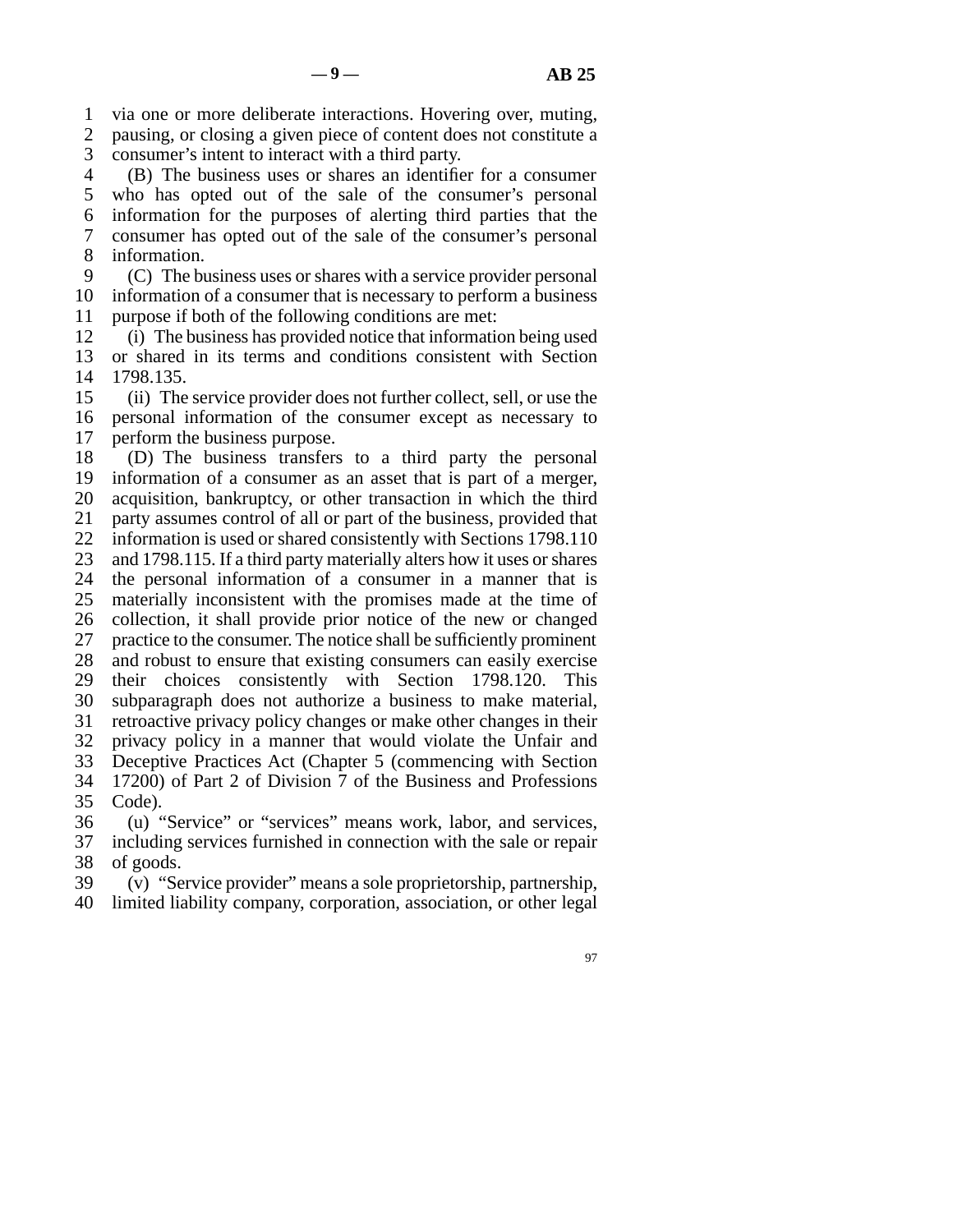line 1 entity that is organized or operated for the profit or financial benefit

2 of its shareholders or other owners, that processes information on<br>3 behalf of a business and to which the business discloses a

behalf of a business and to which the business discloses a

4 consumer's personal information for a business purpose pursuant

5 to a written contract, provided that the contract prohibits the entity

line 6 receiving the information from retaining, using, or disclosing the

7 personal information for any purpose other than for the specific 8 purpose of performing the services specified in the contract for

line 9 the business, or as otherwise permitted by this title, including

10 retaining, using, or disclosing the personal information for a

11 commercial purpose other than providing the services specified in 12 the contract with the business.

13 (w) "Third party" means a person who is not any of the 14 following:

15 (1) The business that collects personal information from 16 consumers under this title.

 $17$  (2) (A) A person to whom the business discloses a consumer's 18 personal information for a business purpose pursuant to a written 19 contract, provided that the contract:

20 (i) Prohibits the person receiving the personal information from:

21 (I) Selling the personal information.

22 (II) Retaining, using, or disclosing the personal information for<br>23 any purpose other than for the specific purpose of performing the any purpose other than for the specific purpose of performing the 24 services specified in the contract, including retaining, using, or disclosing the personal information for a commercial purpose other disclosing the personal information for a commercial purpose other 26 than providing the services specified in the contract.

27 (III) Retaining, using, or disclosing the information outside of 28 the direct business relationship between the person and the 29 business.

30 (ii) Includes a certification made by the person receiving the 31 personal information that the person understands the restrictions 32 in subparagraph  $(A)$  and will comply with them.

33 (B) A person covered by this paragraph that violates any of the 34 restrictions set forth in this title shall be liable for the violations. 35 A business that discloses personal information to a person covered

36 by this paragraph in compliance with this paragraph shall not be 37 liable under this title if the person receiving the personal

38 information uses it in violation of the restrictions set forth in this

39 title, provided that, at the time of disclosing the personal

40 information, the business does not have actual knowledge, or